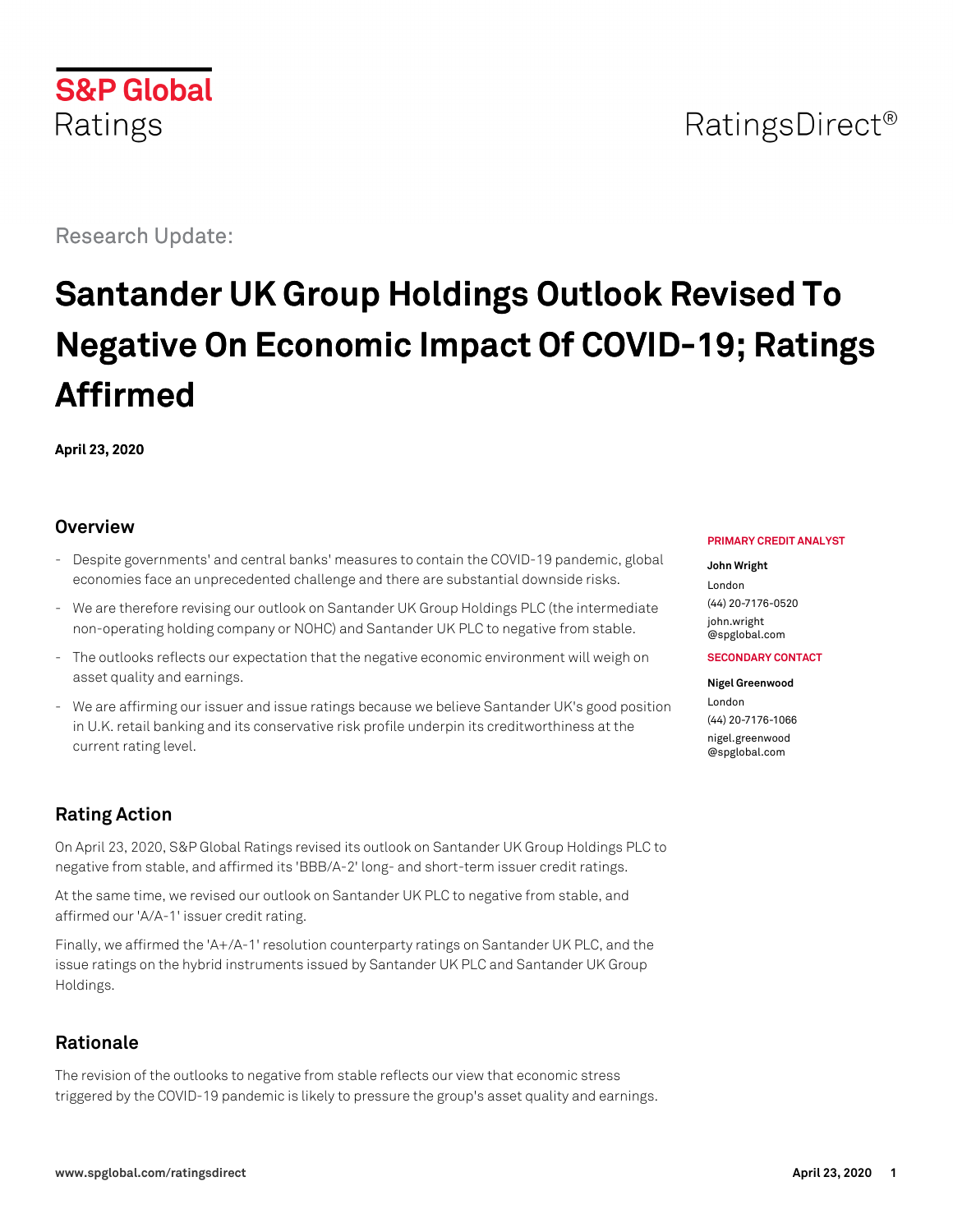In addition to the human cost, the pandemic has caused large parts of the global economy to grind to a halt. With isolation strategies still very much in force, our economists expect a sharp economic contraction in 2020 followed by a rebound in 2021. GDP is expected to decline by 6.3% in 2020 followed by a +6.6% recovery in 2021 (see "COVID-19 Deals A Larger, Longer Hit To Global GDP," published on April 16, 2020). Even under this base case, the effects of COVID-19 will be evident for long after the pandemic subsides.

We have affirmed the ratings because we think the group's good position in U.K. retail banking and conservative risk profile underpin its creditworthiness at the current rating level, and will enable it to overcome the adverse operating environment.

That said, we expect the bank will continue to face a constrained earnings environment and execution of its transformation program will likely be prolonged. We believe that balance sheet metrics--specifically capitalization, the funding and liquidity profiles, and asset quality--are broadly in line with those of domestic U.K. peers and we expect Santander UK will maintain its healthy profile.

# **Santander UK Group Holdings PLC**

The negative outlook reflects our expectation that, despite its good market position, Santander UK will endure weakened performance over our two-year outlook horizon as a result of the deteriorating economic environment and COVID-19-related physical restrictions.

### **Downside scenario**

We could lower the ratings if Santander UK's asset quality and profitability deteriorate more significantly than expected, or if a material earnings recovery in the short to medium term appears less likely due to structural reasons.

### **Upside scenario**

We could revise the outlook to stable if management is able to successfully navigate the economic downturn and demonstrate progress with its transformation program including the prospect of improved earnings.

# **Santander UK PLC**

The negative outlook on Santander UK PLC is consistent with that on the NOHC. We currently assume that the two-notch uplift to its ratings from its large ALAC buffer will persist.

# **Ratings Score Snapshot**

#### **Ratings Score Snapshot**

|                           | Т٥               | From           |
|---------------------------|------------------|----------------|
| NOHC Issuer Credit Rating | BBB/Negative/A-2 | BBB/Stable/A-2 |
| Opco Issuer Credit Rating | A/Negative/A-1   | A/Stable/A-1   |
| Group SACP                | $bbb +$          | $bbb +$        |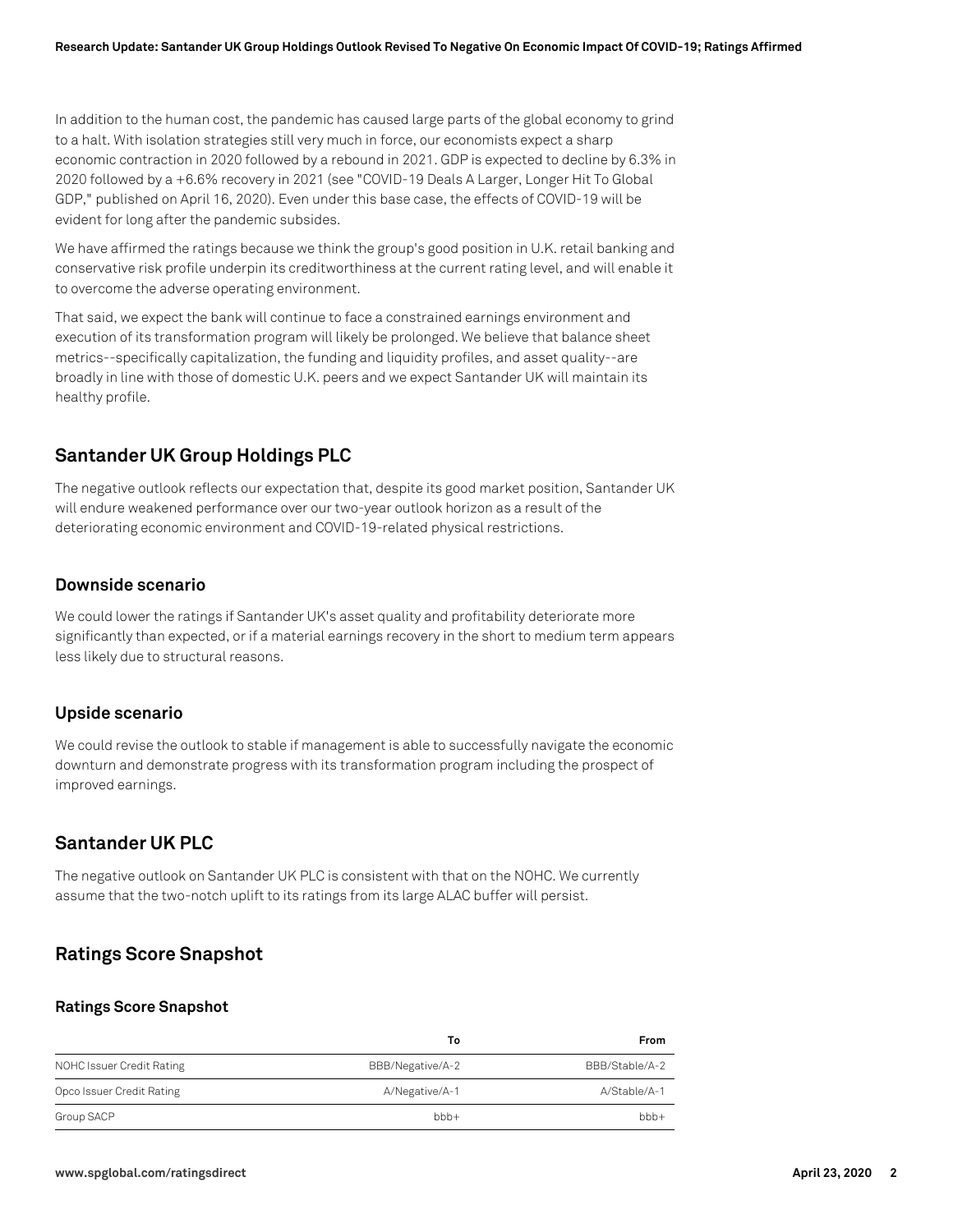#### **Ratings Score Snapshot (cont.)**

|                           | To                       | From                     |
|---------------------------|--------------------------|--------------------------|
| Anchor                    | $bbb+$                   | $bbb+$                   |
| <b>Business Position</b>  | Adequate (0)             | Adequate (0)             |
| Capital and Earnings      | Adequate (0)             | Adequate (0)             |
| <b>Risk Position</b>      | Adequate (0)             | Adequate (0)             |
| Funding and Liquidity     | Average and Adequate (0) | Average and Adequate (0) |
| Support                   | $+2$                     | $+2$                     |
| <b>ALAC Support</b>       | $+2$                     | $+2$                     |
| <b>GRE Support</b>        | $\Omega$                 | $\Omega$                 |
| Group Support             | $\Omega$                 | $\Omega$                 |
| Sovereign Support         | 0                        | $\Omega$                 |
| <b>Additional Factors</b> | $\Omega$                 | $\Omega$                 |

NOHC—Santander UK Group Holdings. Opco—Santander UK PLC. ALAC--Additional loss-absorbing capital. GRE--Government-related entity. SACP--Stand-alone credit profile.

# **Related Criteria**

- General Criteria: Hybrid Capital: Methodology And Assumptions, July 1, 2019
- General Criteria: Group Rating Methodology, July 1, 2019
- Criteria | Financial Institutions | General: Methodology For Assigning Financial Institution Resolution Counterparty Ratings, April 19, 2018
- Criteria | Financial Institutions | General: Risk-Adjusted Capital Framework Methodology, July 20, 2017
- General Criteria: Methodology For Linking Long-Term And Short-Term Ratings, April 7, 2017
- General Criteria: Guarantee Criteria, Oct. 21, 2016
- Criteria | Financial Institutions | Banks: Bank Rating Methodology And Assumptions: Additional Loss-Absorbing Capacity, April 27, 2015
- Criteria | Financial Institutions | Banks: Assessing Bank Branch Creditworthiness, Oct. 14, 2013
- Criteria | Financial Institutions | Banks: Quantitative Metrics For Rating Banks Globally: Methodology And Assumptions, July 17, 2013
- Criteria | Financial Institutions | Banks: Banking Industry Country Risk Assessment Methodology And Assumptions, Nov. 9, 2011
- Criteria | Financial Institutions | Banks: Banks: Rating Methodology And Assumptions, Nov. 9, 2011
- General Criteria: Use Of CreditWatch And Outlooks, Sept. 14, 2009
- Criteria | Financial Institutions | Banks: Commercial Paper I: Banks, March 23, 2004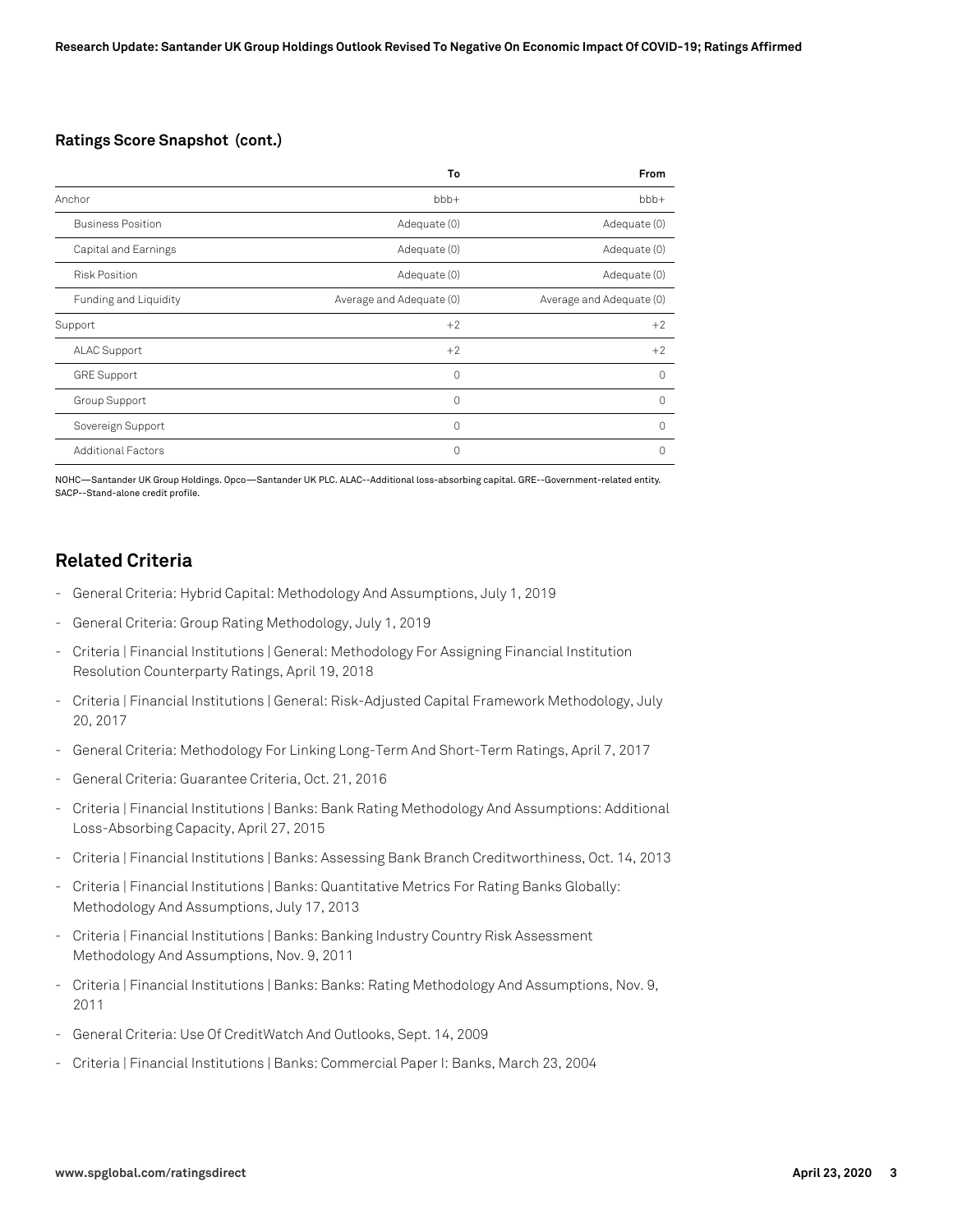### **Related Research**

- Outlooks Revised On Six U.K. Banks On Deepening COVID-19 Downside Risks, April 23, 2020
- How COVID-19 Risks Prompted European Bank Rating Actions, April 23, 2020
- Europe's AT1 Market Faces The COVID-19 Test: Bend, Not Break, April 22, 2020
- Europe Braces For A Deeper Recession In 2020, April 20, 2020
- COVID-19 Deals A Larger, Longer Hit To Global GDP, April 16, 2020
- Industry Report Card: U.K. Banks' Strong Balance Sheets Should See Them Through Another Difficult Stretch, March 12, 2020
- Nationwide Building Society, Feb. 13, 2020
- Nationwide Building Society Ratings Affirmed On Increased Loss-Absorbing Capacity; Outlook Remains Positive, Jan. 20, 2020
- U.K. Banks Ease, Rather Than Roar Into The 2020s, Jan. 7, 2020
- U.K. Banks' Latest Stress Tests Confirm Balance Sheet Resilience, Dec. 17, 2019
- United Kingdom Outlook Revised To Stable; 'AA/A-1+' Ratings Affirmed, Dec. 17, 2019
- Banking Industry Country Risk Assessment: United Kingdom, Dec. 5, 2019

Certain terms used in this report, particularly certain adjectives used to express our view on rating relevant factors, have specific meanings ascribed to them in our criteria, and should therefore be read in conjunction with such criteria. Please see Ratings Criteria at www.standardandpoors.com for further information. A description of each of S&P Global Ratings' rating categories is contained in "S&P Global Ratings Definitions" at https://www.standardandpoors.com/en\_US/web/guest/article/-/view/sourceId/504352 Complete ratings information is available to subscribers of RatingsDirect at www.capitaliq.com. All ratings affected by this rating action can be found on S&P Global Ratings' public website at www.standardandpoors.com. Use the Ratings search box located in the left column. Alternatively, call one of the following S&P Global Ratings numbers: Client Support Europe (44) 20-7176-7176; London Press Office (44) 20-7176-3605; Paris (33) 1-4420-6708; Frankfurt (49) 69-33-999-225; Stockholm (46) 8-440-5914; or Moscow 7 (495) 783-4009.